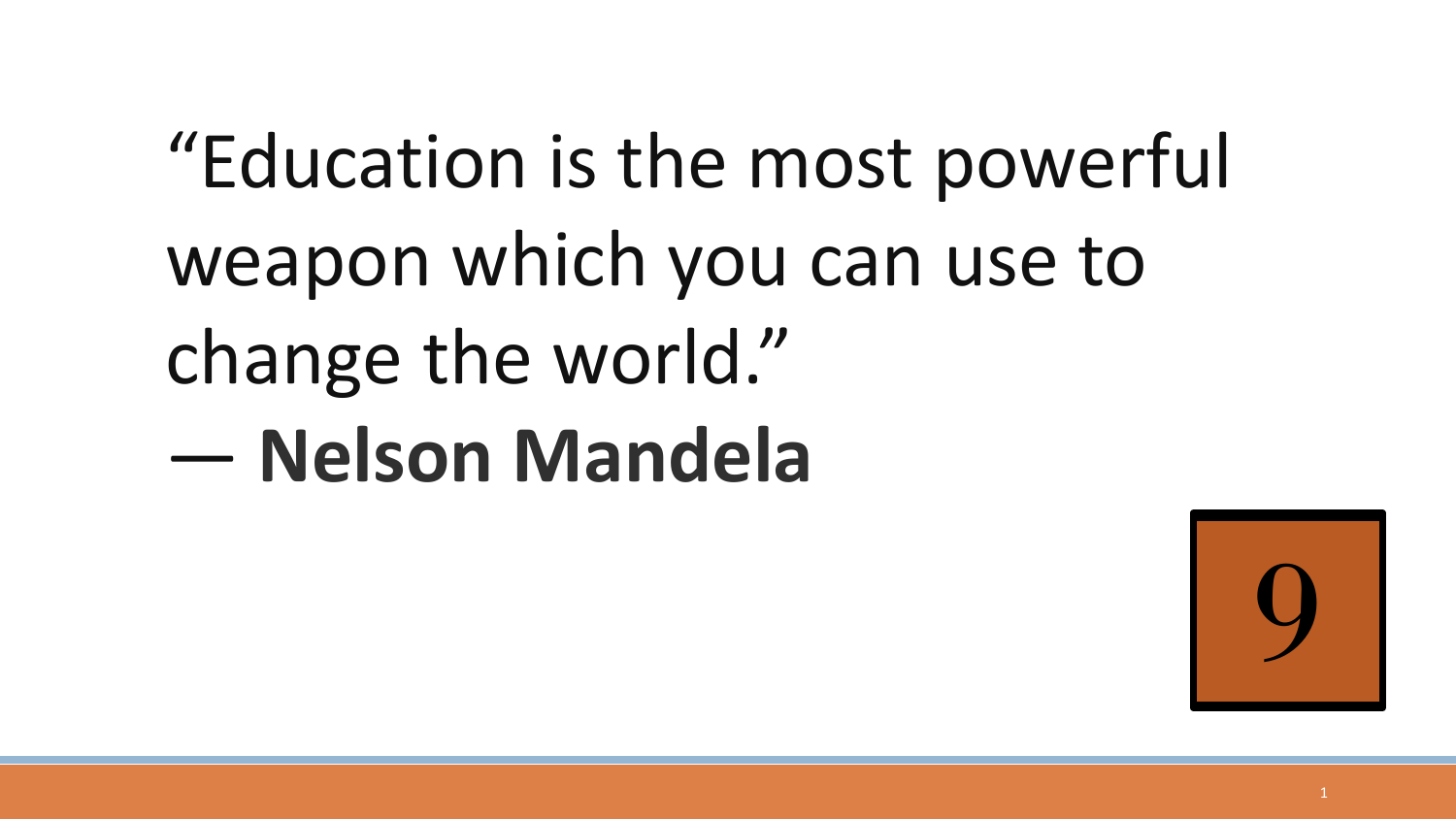Influential Factors Among Female Black and Latina Nurses and Students for Entering Nursing in California Through the Vocational Nursing Route

REGINA OROZCO, PH.D.(C), RNC-OB

ACADEMIC SYMPOSIUM BETTY IRENE MOORE SCHOOL OF NURSING UNIVERSITY OF CALIFORNIA, DAVIS

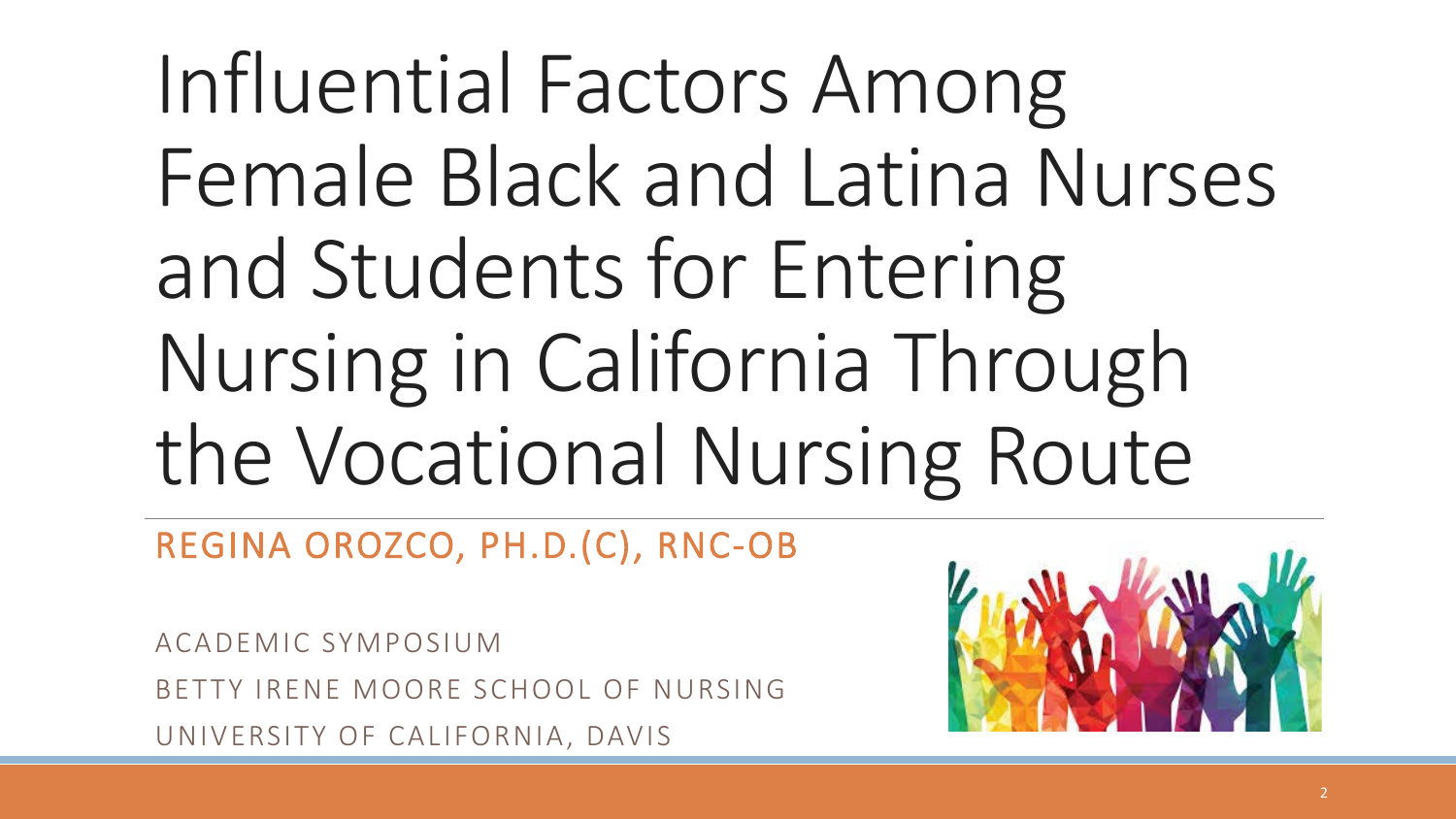### Race/Ethnicity and Nursing: What We Know….

- •Black, Latinx, and Native American populations are underrepresented in medical professions in the United States
- •Nursing specifically has an urgent need
	- Nursing has a great impact on health care at the individual level
	- 3.8 million nurses currently employed in the United States
	- 423,248 currently licensed in California



(Grumbach & Mendoza, 2008; Williams, et al., 2018; Brokaw, 2016; U.S. Department of Labor, 2018; Kaiser Family Foundation, 2018)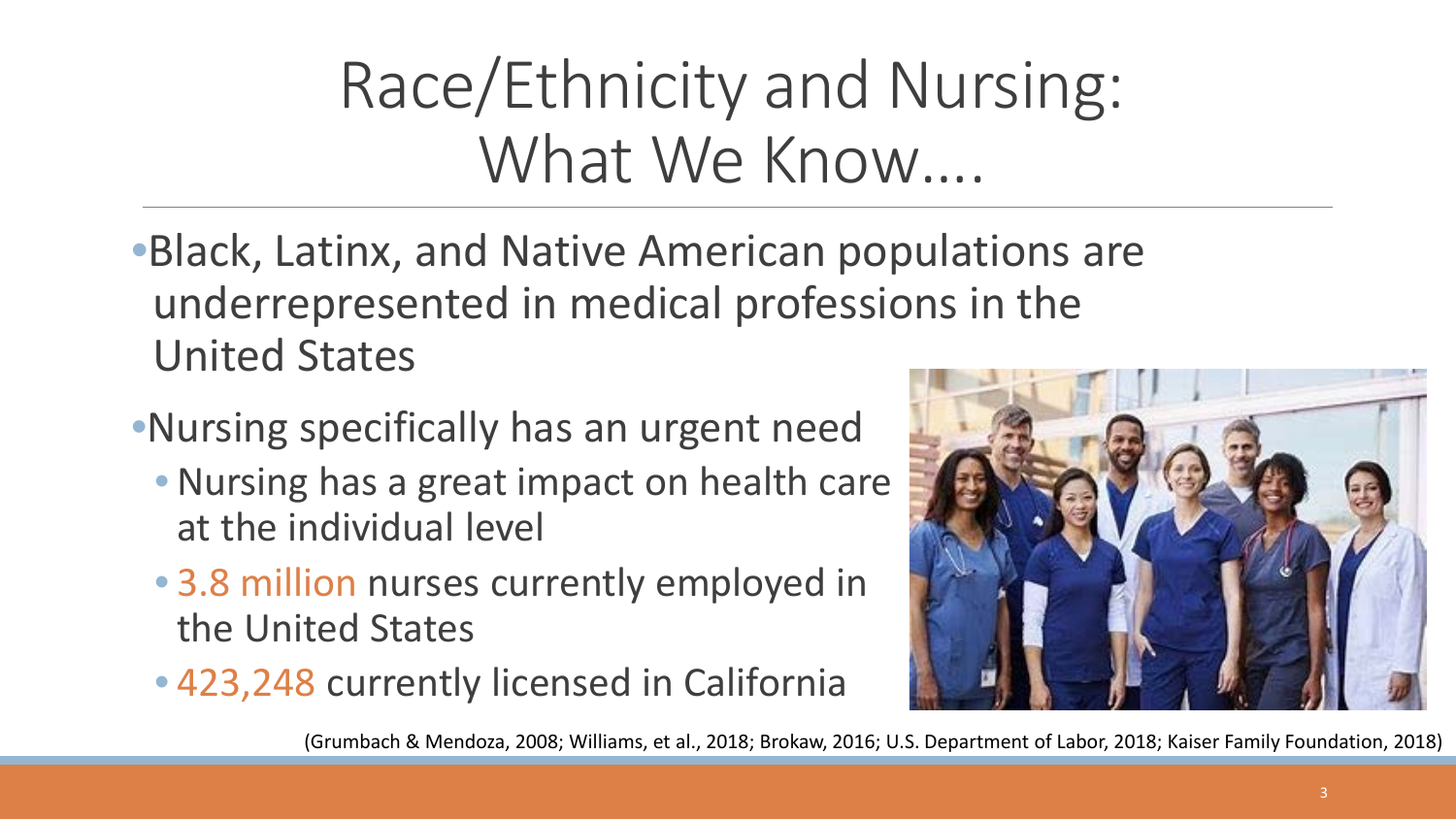Importance of a Diverse Nursing Workforce

- •Service to underrepresented minority communities
- •Building trust to possibly decrease health disparities
- •May improve access to health care for people of color
- •May assist in improving nursing shortages



(Xue & Brewer, 2014; Nivet & Fair, 2016; Juraschek et al., 2012)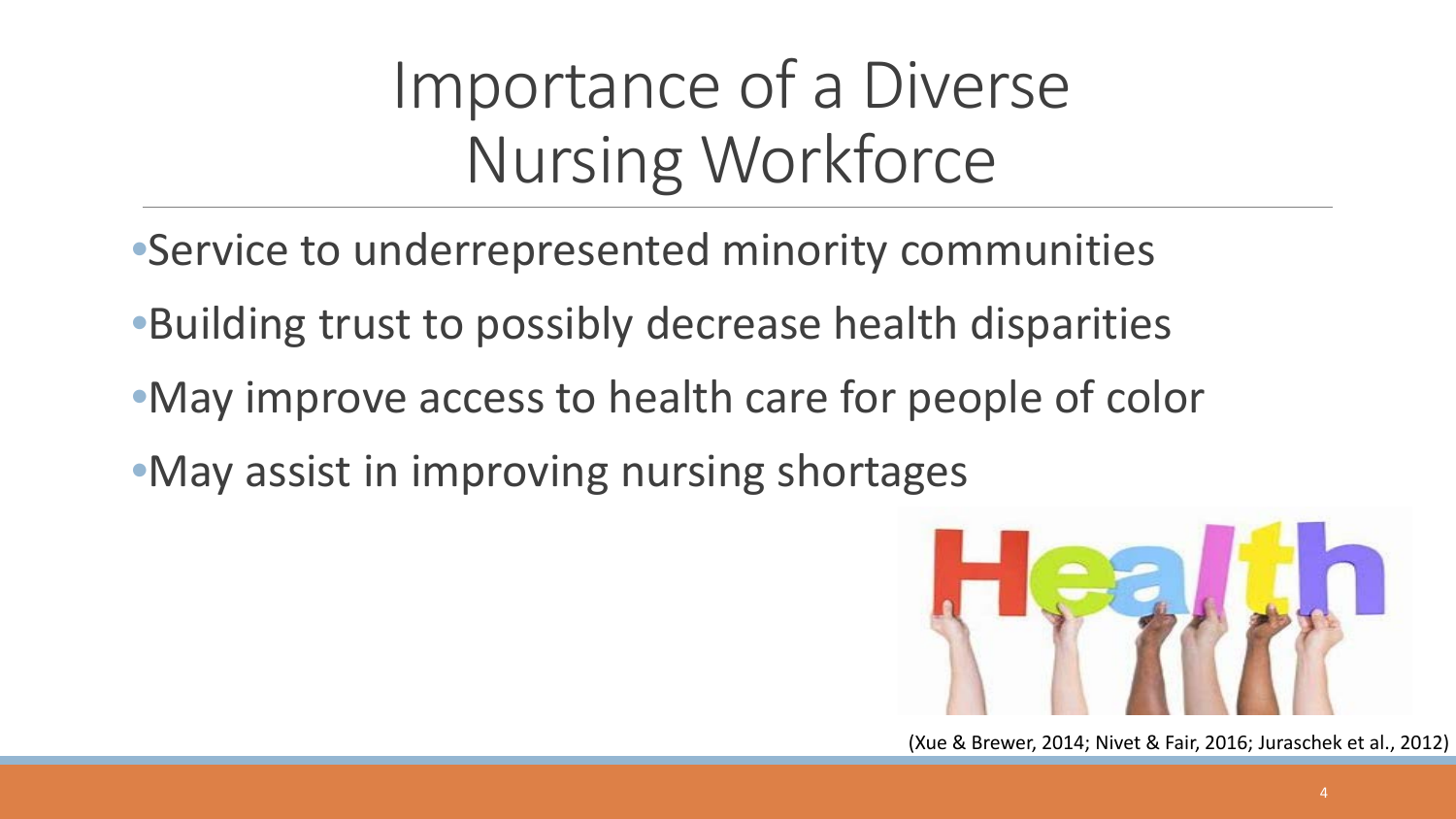### Seminal Reports

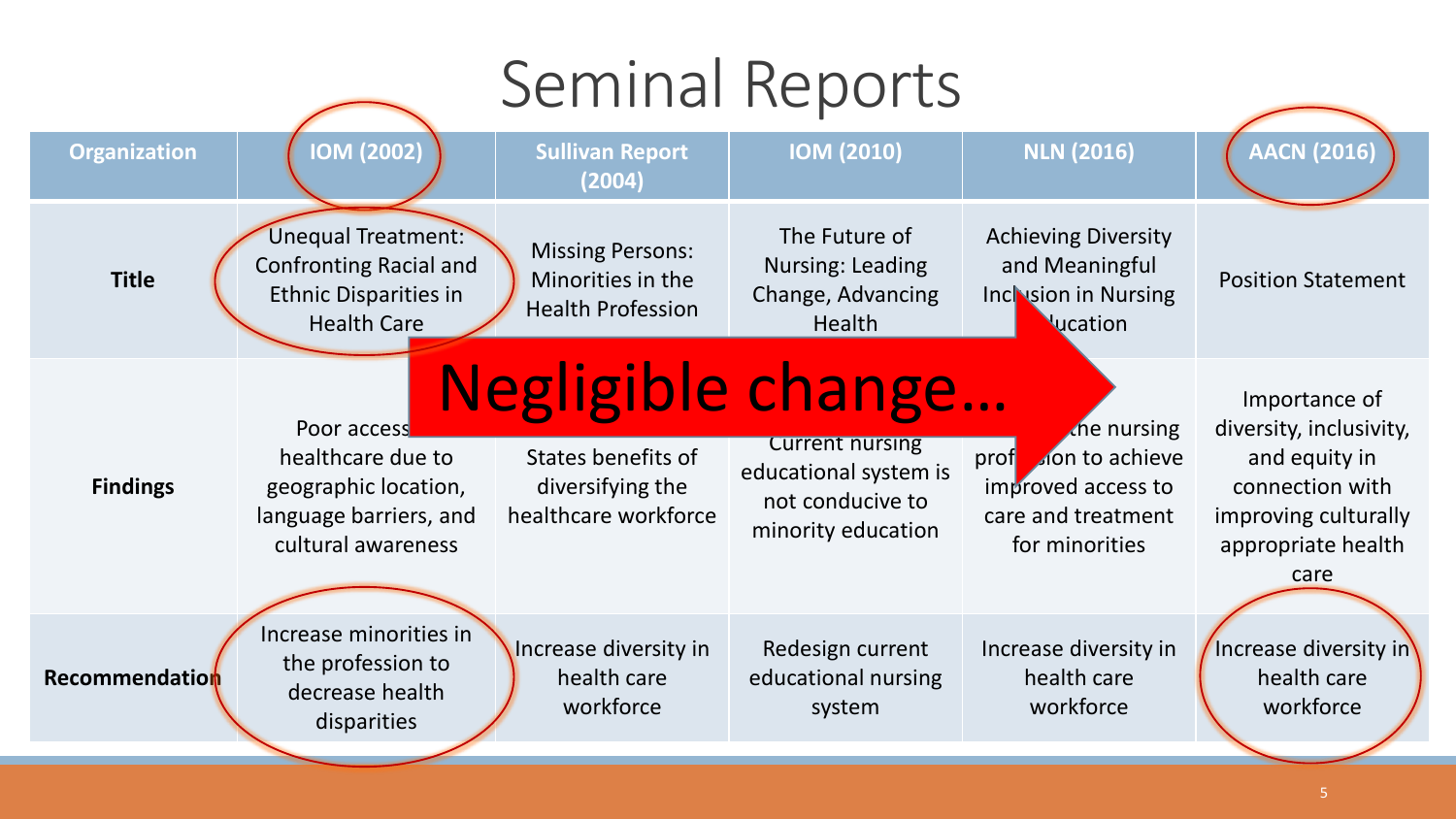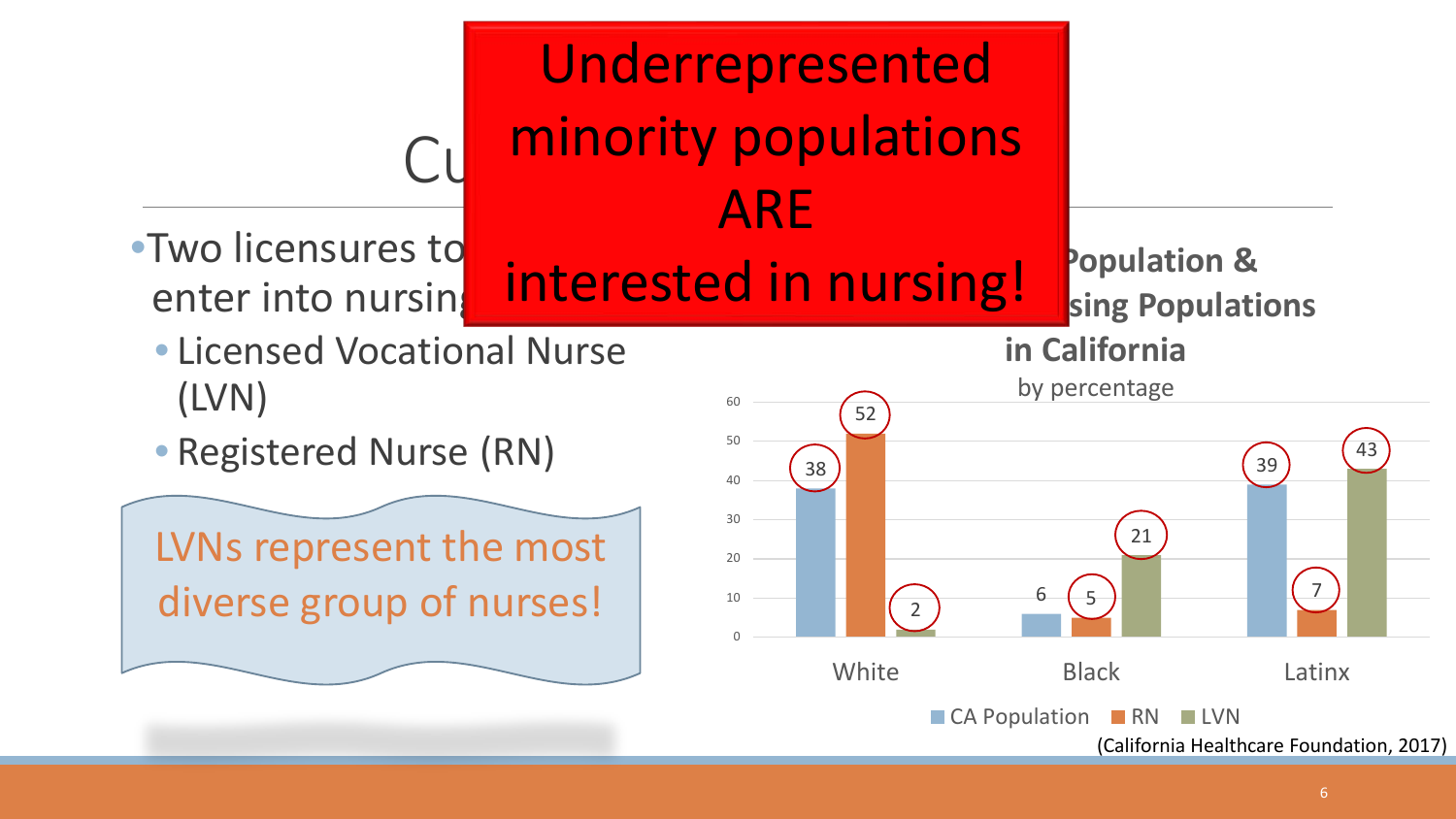What Factors Among Female Black and Latina Nurses gædstudents Influence their Decision to Enter Nurs BS In California Through the Vocational Nursing Route?

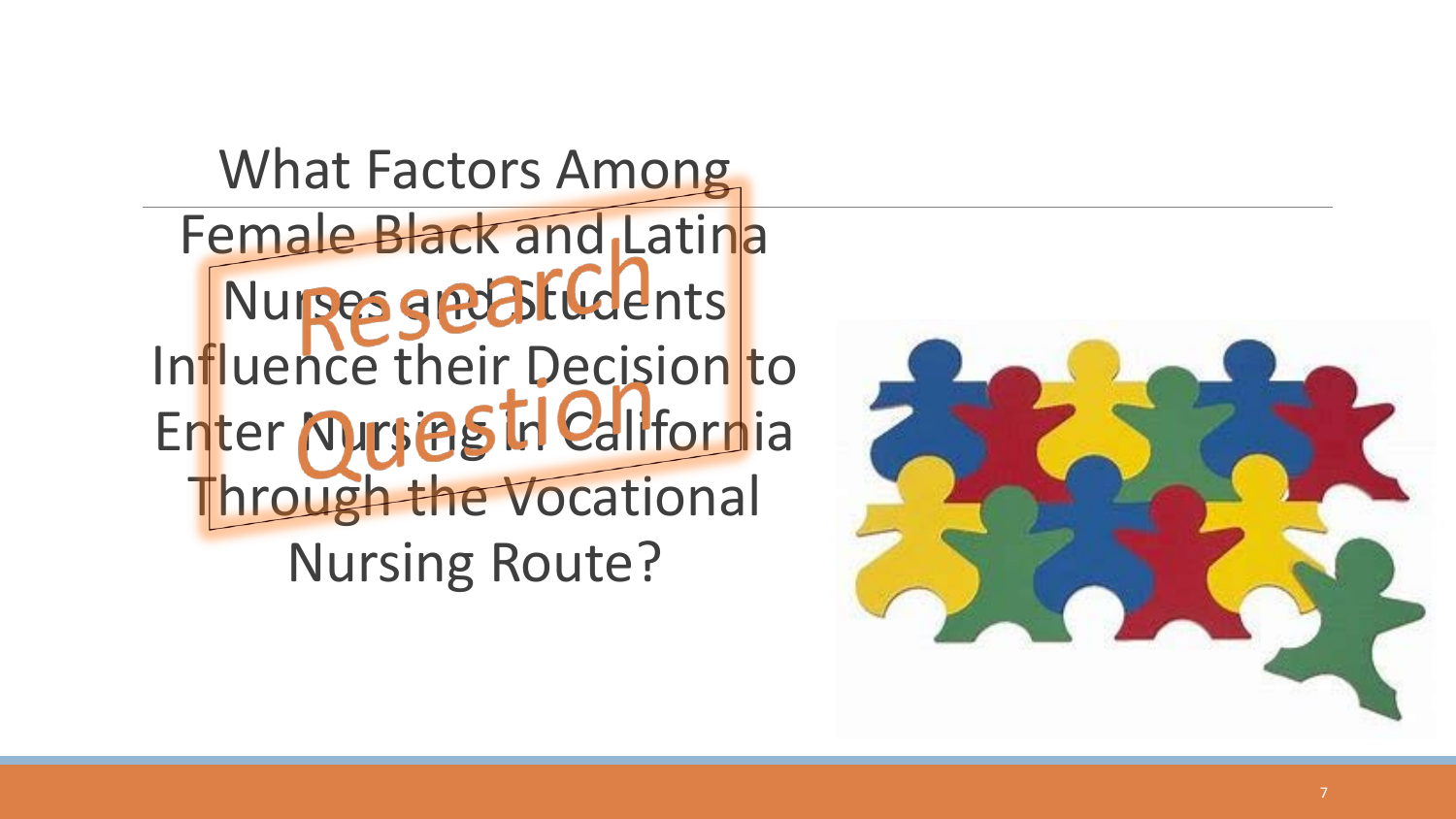## Study Design

- •Methodology ◦Qualitative descriptive design
- •Data Collection ◦In-depth interviews
- •Data Analysis ◦Thematic coding

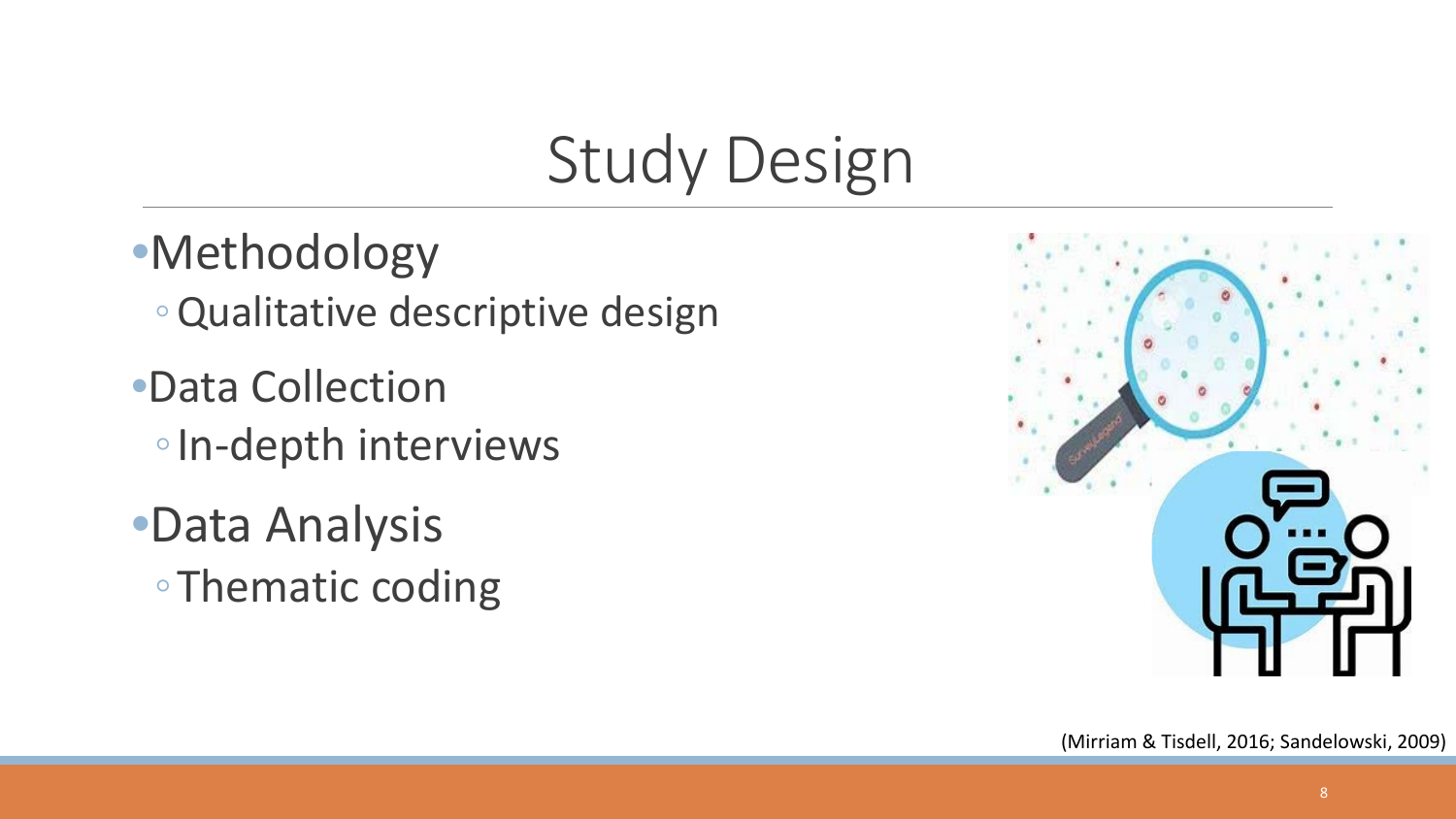## Study Design

### •Inclusion criteria

- Self-identify as Black and/or Latina
- Self-identify as female
- Enrolled in a vocational nursing program in CA

#### or

- Attended a vocational nursing program in CA in last 5 years
- Have completed their primary education in the United States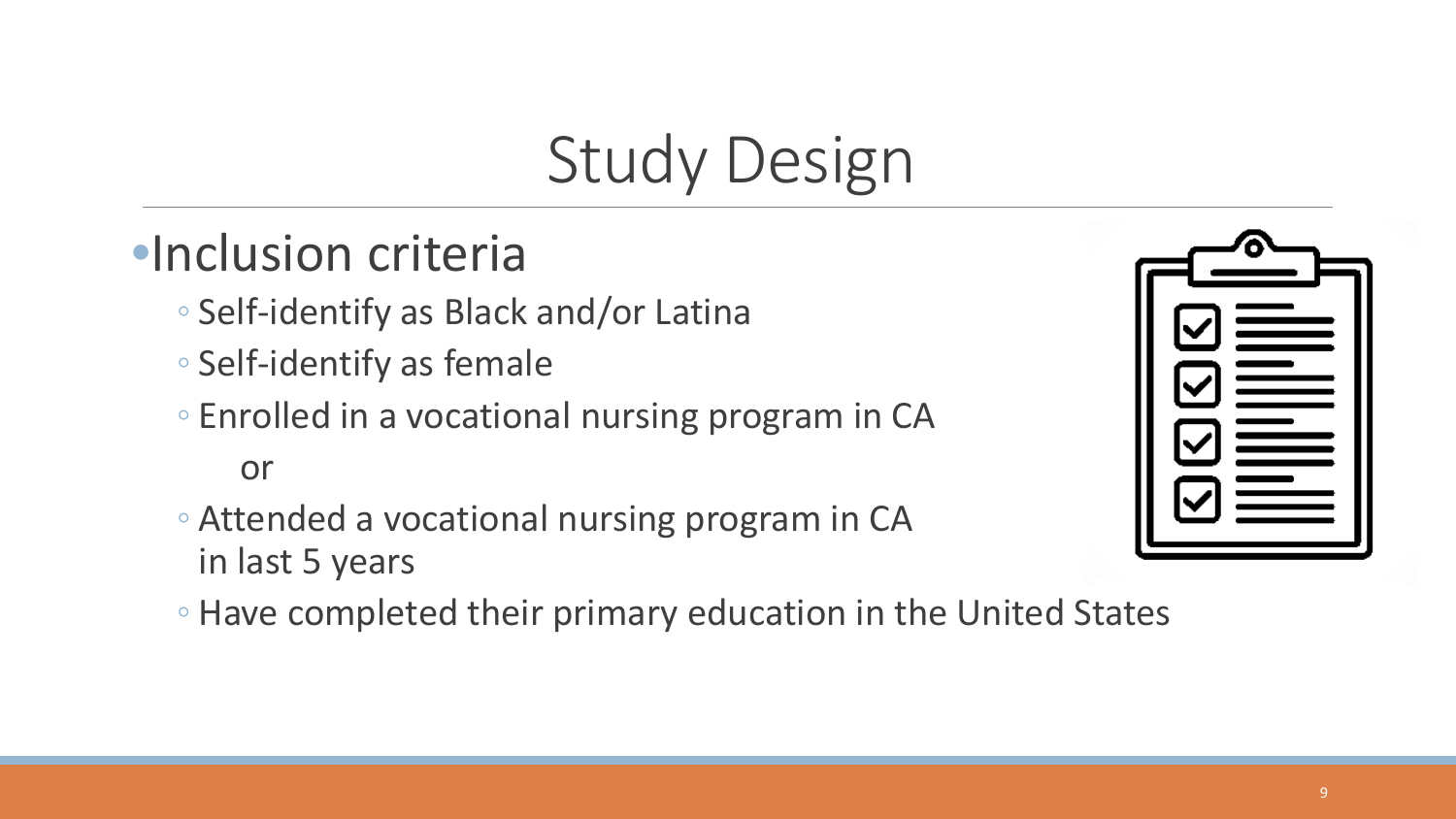### 7 Interviews **Completed**

5 Interviews Pending

- "Modesta"
	- 22-year-old
	- Latina
	- Currently enrolled in a vocational nursing school at her local community college
- "Sabrina"
	- 33-year-old
	- Black female
	- Currently enrolled in a vocational nursing school at her local community college
- "Serafina"
	- 28-year-old
	- Latina
	- Graduated from a vocational nursing school at her local community college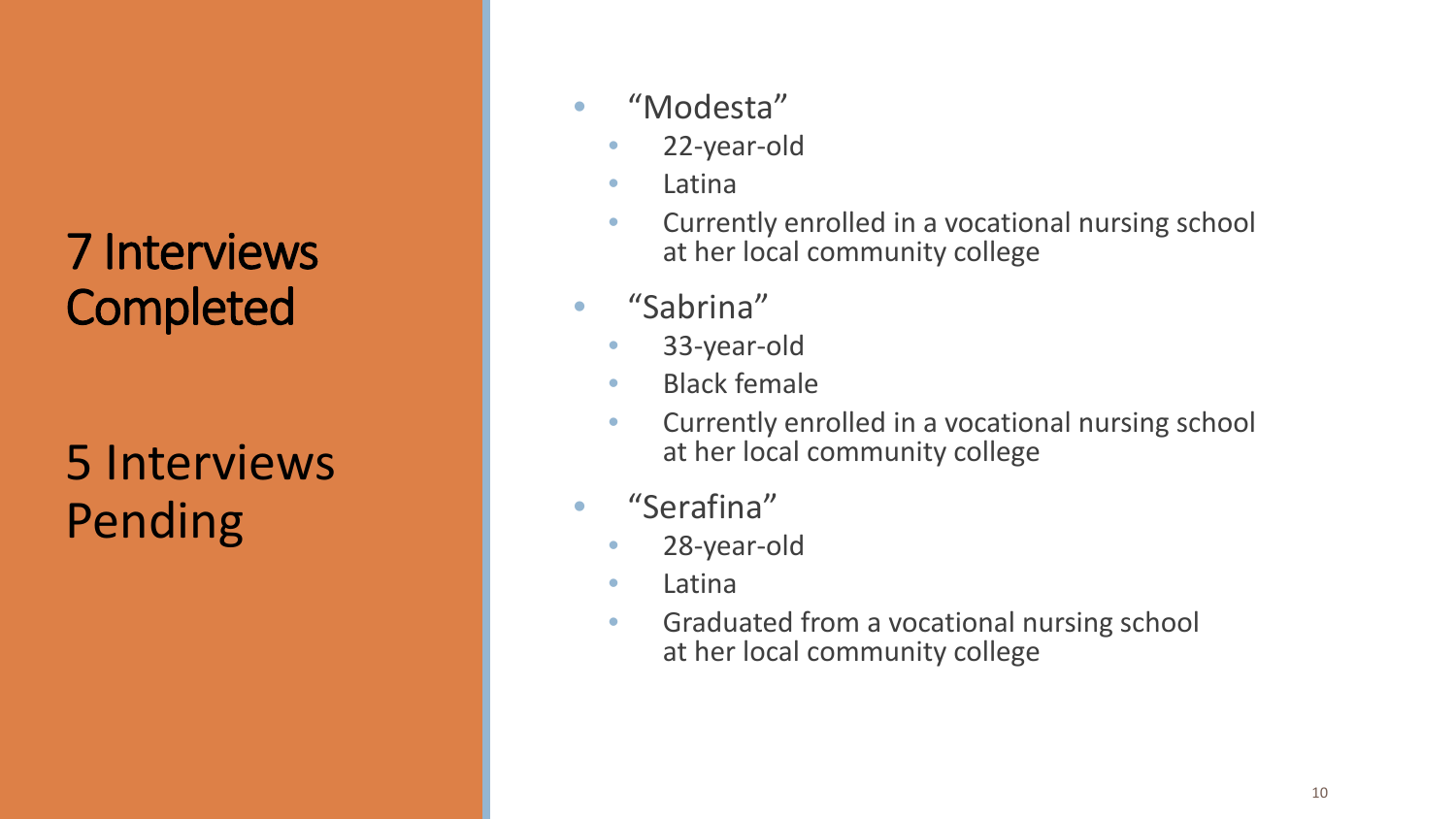## Why the LVN route?

•"So I started doing my own research online and then I met up with the counselor at school…And I even have had a counselor tell me, women like you..people like you referring to being a female and also Hispanic or Latina he said, people like you don't make it. You need to change your major. So actually RN was my initial goal but after having met with that counselor I dropped a couple classes because he said, you're not gonna make it…so that ultimately docked me points on my RN application. And so I thought to myself, well I have all these pre-reqs done, what can I do in the meantime?...I actually got accepted into the VN program…yeah the VN was kind of a second option."

•"…so I went to medical assistant school and so I worked as a medical assistant while I was trying to finish my prerequisites for nursing school. So after I finally finished you know trying to apply and apply and get into the programs [RN] and not getting picked. So I decided to do LVN as a second option because you can also do LVN to RN bridge, so either way it was going to be a long nursing process."

•"I did try to get into a BSN program…but my score my TEAS test just wasn't competitive enough…I went to [a community] College for it and I applied for their associate's degree program as well…the counselor said, you know, you should apply for the LV just to have it as a backup and I was like, I don't want to do the LV and, you know, it's just one semester difference in my mind. But then my science courses were expiring…I applied so [LVN] was my plan B. I figured I had already tried various times to do a BSN or ADN and it's just so competitive here in California."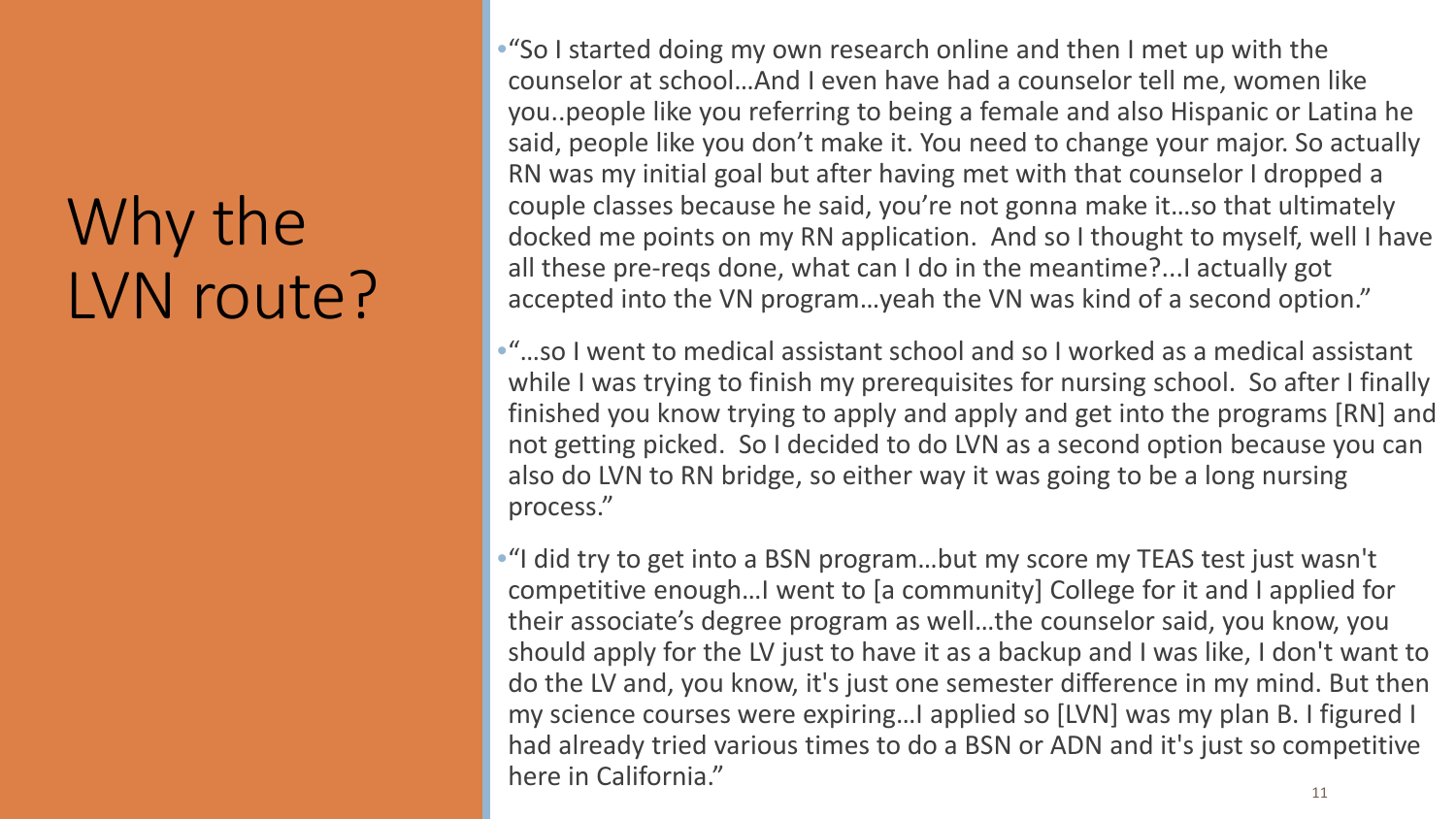Do you feel your race/ethnicity influenced your career choices in anyway?

•I do believe so because growing up my parents worked in the fields…And my parents always told us, you know, I don't want this for you. And they threw us in the fields too. When I was a teenager my uncle owned, was co-owner of a large agricultural company here. So he offered us summertime jobs. And they kind of used that as a teaching, like, this is not what you want for yourself because it's hard backbreaking work."

•"... I don't think race has anything to do with it. I do know now being around the industry that there are a lot of African-Americans and most are registered nurses. But it wasn't something that I just saw growing up…I didn't see any kind of real careers growing up so Iike my auntie there is the only one that went to college and graduated and had a career-career. Everyone else just worked or just yeah they just worked so…"

•"Like growing up in high school, I already knew that, you know, college wasn't an option for me because I kind of messed up in the 10th grade. So even the counselors at that stage would be like maybe look into a vocation or trade, you know, what do you want to do? I remember a counselor even telling me I did my makeup pretty so maybe I can go into beauty school and I was like the options were just never really for me."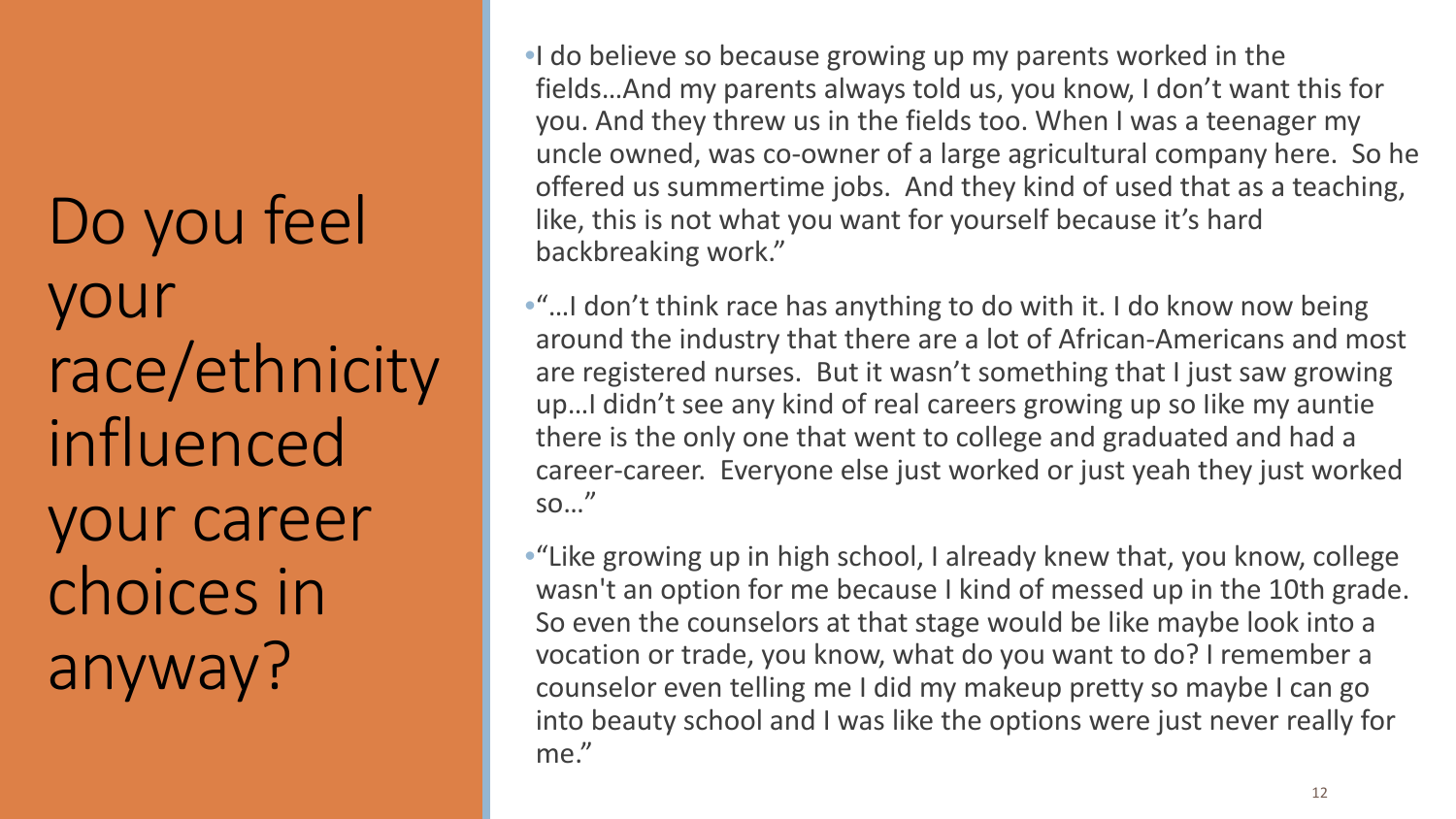### Importance of this Research

- •Gives a voice to Black and Latina LVNs that is currently not found in the literature
- •Nursing pipeline studies are needed
- •Inequalities in nursing education
	- Entrance exams
	- Chancellor's score
- •Influences on counseling for nursing education
- •Starting point for future research